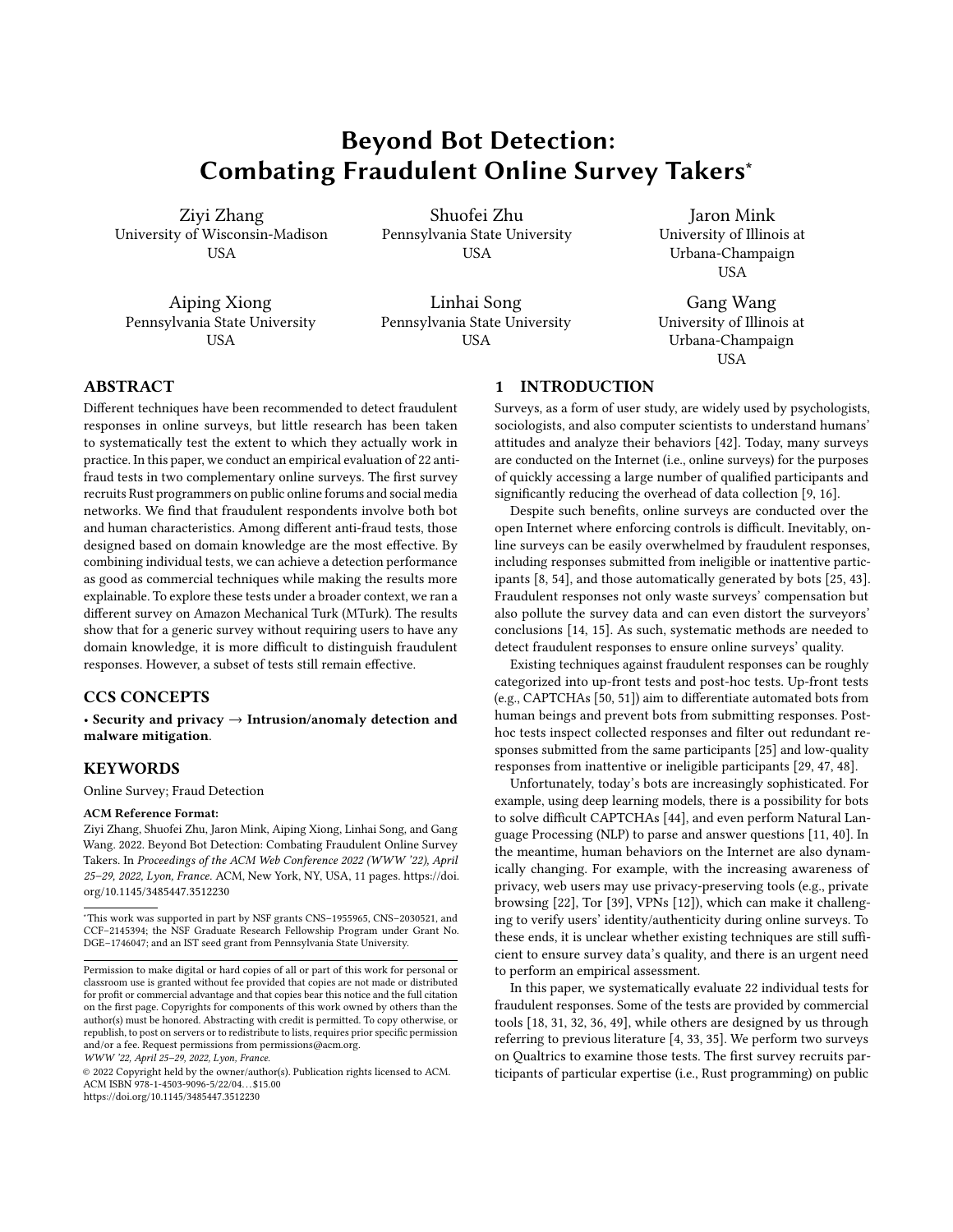WWW '22, April 25–29, 2022, Lyon, France. Ziyi Zhang, Shuofei Zhu, Jaron Mink, Aiping Xiong, Linhai Song, and Gang Wang

forums (the Rust survey), while the second survey recruits participants on Amazon Mechanical Turks (MTurk) [\[37\]](#page-8-23) (the MTurk survey) and does not pose any particular requirements on participants. The two surveys complement each other well by covering the two most popular recruiting methods of online surveys and two types of background requirements on participants. In the end, we collect 289 and 162 complete responses for the two surveys respectively. We differentiate valid responses that either provide meaningful information or genuinely attempt to do so from invalid ones. We solely rely on answers to open-ended questions to make our labeling independent from the evaluated tests.

For the Rust survey, we use three steps to inspect the 50 valid responses and 239 invalid responses. We first compute the precision and recall for the 22 tests to understand their effectiveness. We then examine our collected behavioral data (e.g., response time) to figure out the nature of the respondents' activities (e.g., automated bot behaviors, human interventions). In the end, we combine multiple individual tests to construct ensemble tests and push the limits of fraudulent response detection. We find that 1) tests based on domain knowledge achieve the best effectiveness; 2) both attention checks and consistency checks need to be better designed to avoid potential false alarms; 3) combining simple technical tests can achieve a detection performance as good as commercial techniques and also generate more explainable results; and 4) the activities of fraudulent respondents involve both bot and human characteristics.

The MTurk survey targets general Internet users (without requiring domain knowledge) and has a different recruiting method. It is designed to validate the findings of the Rust survey. While MTurk's built-in mechanisms (e.g., account registration, worker ID system) help to reduce the participation of bots, we find it is more difficult to distinguish fraudulent human users from automated bots without domain-knowledge based questions. Nevertheless, a subset of tests remain effective, such as browser fingerprints (to detect multiple MTurk accounts controlled by the same person), VPN analysis (to detect people who want bypass location restrictions), and attention and consistency checks.

Overall, our systematic evaluation reveals how fraudulent respondents behave and the effectiveness of different fraud detection tests, all of which can benefit survey designers, data analyzers, fraud detection researchers, and survey platform providers.

In summary, this paper makes the following key contributions:

- We perform a systematic evaluation on a large collection of anti-fraud tests for online surveys and reveal their strengths and weaknesses.
- We conduct head-to-head comparisons on respondents hired through two recruiting methods and demonstrate their characteristics.
- We present ten findings that can benefit future survey designers and survey data analyzers.

# 2 BACKGROUND AND RELATED WORK

Fraudulent Responses of Online Surveys. Due to the uncontrolled environment of the Internet, online surveys [\[9\]](#page-8-1) are subject to invalid responses from bots and ineligible and inattentive participants. Bots are computer programs that complete online forms automatically [\[54\]](#page-9-0). Ineligible participants are 1) people who do

not meet the study requirements but wish to obtain the study's compensation; or 2) eligible people who submit responses multiple times. Inattentive participants may be eligible for the study, but they complete the study quickly without attending to the questions or responding thoughtfully.

Anti-Fraud Techniques. Existing anti-fraud techniques can be applied to detect fraudulent responses for online surveys. These techniques can be classified into up-front and post-hoc methods.

Up-front methods such as CAPTCHAs [\[50,](#page-9-1) [51\]](#page-9-2) can be used to prevent bots from accessing online surveys [\[54\]](#page-9-0). However, CAPTCHAs cannot stop ineligible and inattentive participants. Also, recent studies show that deep learning based models can be used to solve (some) CAPTCHAs [\[2,](#page-8-24) [44\]](#page-8-10). In addition, bots can be detected by analyzing browser properties (fingerprinting) [\[4,](#page-8-20) [33,](#page-8-21) [35\]](#page-8-22) or using interactive challenges [\[55\]](#page-9-5). To prevent double submissions, existing techniques need to use IP/cookies to uniquely identify a respondent, but fraudulent users/bots can bypass these techniques using VPN services [\[17\]](#page-8-25). Finally, to identify eligible participants, screening questions are often used before the survey [\[1,](#page-8-26) [5,](#page-8-27) [7,](#page-8-28) [14,](#page-8-6) [15\]](#page-8-7).

Post-hoc measures are applied to the obtained results to filter out invalid responses. In general, those measures can be grouped into three categories: 1) specially crafted survey questions, including attention-check questions [\[29\]](#page-8-8), consistency-check questions [\[48\]](#page-9-3), and open-ended questions [\[47\]](#page-8-9); 2) analysis of participants' behaviors, such as survey response time [\[10,](#page-8-29) [53\]](#page-9-6) and mouse movement [\[46\]](#page-8-30); and 3) analysis of computer information, such as IP addresses [\[6\]](#page-8-31) and browser fingerprints [\[4,](#page-8-20) [35\]](#page-8-22).

To our best knowledge, no existing work has systematically evaluated these methods in a holistic setup to empirically compare their effectiveness.

# 3 METHODOLOGY AND DESIGN

We run an online survey by recruiting Rust programmers on public online forums and social media. Using the survey, we design and evaluate an extensive collection of measures to distinguish fraudulent responses. To examine these measures in a broader context, we then run a second survey on Amazon Mechanical Turk (MTurk) [\[37\]](#page-8-23). The two surveys were reviewed and approved by our local IRBs. In the following, we describe the high-level designs of the two surveys, the detailed tests implemented against fraudulent participants, and our methodology to label ground truth.

#### 3.1 Two User Studies

Rust Survey. Our main survey is designed to understand Rust programmers' programming experiences and challenges. Given the need for recruiting participants with certain technical backgrounds (i.e., Rust programming experience), we distribute the survey advertisement on two Rust-related subreddits, two Rust forums, and one author's Twitter account. The survey contains three phrases. In Phase 1, we ask about participants' demographic information (Phase 1.1) and previous Rust programming experience (Phase 1.2). We ask an open-ended question about an important Rust concept at the end of this phase. In Phase 2, we aim to pinpoint the programming challenges of Rust. We ask two open-ended questions in this phase to understand the impact of the information provided by the Rust compiler. We show participants two versions of compiler error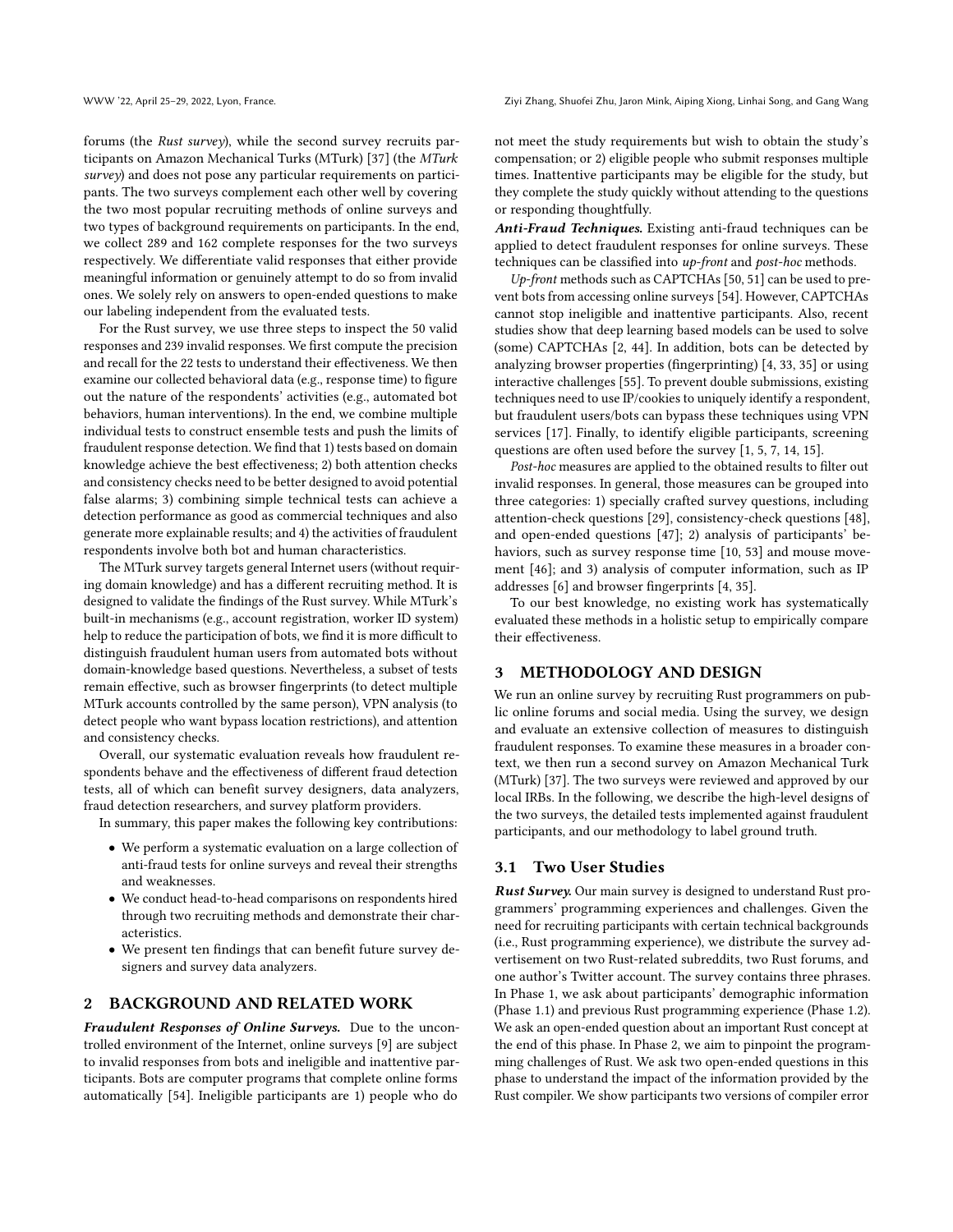<span id="page-2-0"></span>Table 1: Evaluation of Anti-Fraud Tests. Test10 does not include responses without UIDs. Test15 considers both complete responses and incomplete responses that block at the reCAPTCHA test. Test16 analyzes both responses where participants are waiting for the pop-up button and responses where participants click the pop-up button.

| <b>Test Information</b> |                                |                         | Rust (Section 4) |                  |           |                | MTurk (Section 5) |        |                          |                          |                          |                          |                          |                          |
|-------------------------|--------------------------------|-------------------------|------------------|------------------|-----------|----------------|-------------------|--------|--------------------------|--------------------------|--------------------------|--------------------------|--------------------------|--------------------------|
| ID                      | Description                    | Category                | TP               | FP               | <b>TN</b> | <b>FN</b>      | Precision         | Recall | TP                       | FP                       | TN                       | <b>FN</b>                | Precision                | Recall                   |
| Test1                   | <b>UID Missing</b>             | <b>Redirect Page</b>    | 23               | $\mathbf{0}$     | 50        | 216            | 1.000             | 0.096  | $\mathbf{0}$             | $\mathbf{0}$             | 46                       | 116                      | $\overline{\phantom{0}}$ | 0.000                    |
| Test <sub>2</sub>       | <b>Unexpected Referrer</b>     | Redirect Page           | 83               | $\mathbf{1}$     | 49        | 156            | 0.988             | 0.347  | 3                        | $\overline{4}$           | 42                       | 113                      | 0.429                    | 0.026                    |
| Test <sub>3</sub>       | Timezone Mismatch              | <b>VPN</b>              | 63               | 12               | 38        | 176            | 0.840             | 0.264  | 65                       | 18                       | 28                       | 51                       | 0.783                    | 0.560                    |
| Test <sub>4</sub>       | WebRTC                         | <b>VPN</b>              | 189              | 10               | 40        | 50             | 0.950             | 0.791  | 112                      | 38                       | 8                        | $\overline{4}$           | 0.747                    | 0.966                    |
| Test <sub>5</sub>       | VirusTotal (IP)                | <b>Activity History</b> | 8                | $\overline{2}$   | 48        | 231            | 0.800             | 0.033  | $\overline{2}$           | $\mathbf{0}$             | 46                       | 114                      | 1.000                    | 0.017                    |
| Test <sub>6</sub>       | MinFraud (IP)                  | <b>Activity History</b> | 190              | 8                | 42        | 49             | 0.960             | 0.795  | 111                      | 38                       | 8                        | 5                        | 0.745                    | 0.957                    |
| Test7                   | IPRegistry $(IP)$              | <b>Activity History</b> | 12               | $\overline{c}$   | 48        | 227            | 0.857             | 0.050  | $\Omega$                 | $\Omega$                 | 46                       | 116                      | $\overline{\phantom{0}}$ | 0.000                    |
| Test <sub>8</sub>       | DNSBL (IP)                     | <b>Activity History</b> | 180              | 35               | 15        | 59             | 0.837             | 0.753  | 61                       | 21                       | 25                       | 55                       | 0.744                    | 0.526                    |
| Test9                   | RelevantID (Fraud)             | <b>Activity History</b> | 111              | $\boldsymbol{2}$ | 48        | 128            | 0.982             | 0.464  | 18                       | 12                       | 34                       | 98                       | 0.600                    | 0.155                    |
| Test <sub>10</sub>      | <b>UID</b>                     | Duplication             | 69               | $\mathbf{0}$     | 50        | 147            | 1.000             | 0.319  | 2                        | 2                        | 44                       | 114                      | 0.500                    | 0.017                    |
| Test11                  | Cookie                         | Duplication             | 7                | $\mathbf{0}$     | 50        | 232            | 1.000             | 0.029  | $\overline{2}$           | $\overline{2}$           | 39                       | 100                      | 0.500                    | 0.020                    |
| Test <sub>12</sub>      | <b>IPAddress</b>               | Duplication             | 34               | $\Omega$         | 50        | 205            | 1.000             | 0.142  | 2                        | $\overline{c}$           | 44                       | 114                      | 0.500                    | 0.017                    |
| Test <sub>13</sub>      | <b>Browser Fingerprint</b>     | Duplication             | 95               | $\Omega$         | 50        | 144            | 1.000             | 0.397  | 41                       | $\overline{7}$           | 34                       | 62                       | 0.854                    | 0.398                    |
| Test14                  | RelevantID (Duplicate)         | Duplication             | 20               | $\overline{2}$   | 48        | 219            | 0.909             | 0.084  | $\overline{2}$           | 3                        | 43                       | 114                      | 0.400                    | 0.017                    |
| Test15                  | <b>reCAPTCHA</b>               | Automation              | 8                | $\overline{2}$   | 50        | 239            | 0.800             | 0.032  | $\theta$                 | $\mathbf{0}$             | 46                       | 116                      | $\qquad \qquad -$        | 0.000                    |
| Test16                  | Waiting for 5 Seconds          | Automation              | 1                | $\theta$         | 52        | 247            | 1.000             | 0.004  | 3                        | $\overline{c}$           | 46                       | 116                      | 0.600                    | 0.025                    |
| Test17                  | Resolution                     | Automation              | 82               | $\mathbf{0}$     | 50        | 157            | 1.000             | 0.343  | $\mathbf{1}$             | $\mathbf{1}$             | 45                       | 115                      | 0.500                    | 0.009                    |
| Test <sub>18</sub>      | <b>Attention Check</b>         | Psychology              | 187              | 21               | 29        | 52             | 0.899             | 0.782  | 87                       | 18                       | 28                       | 29                       | 0.829                    | 0.750                    |
| Test19                  | Consistency Check              | Psychology              | 104              | $\overline{4}$   | 46        | 135            | 0.963             | 0.435  | 32                       | 5                        | 41                       | 84                       | 0.865                    | 0.276                    |
| Test20                  | Basic Rust 1                   | Rust Knowledge          | 161              | $\mathbf{1}$     | 49        | 78             | 0.994             | 0.674  | $\overline{a}$           | $\overline{\phantom{0}}$ |                          |                          | $\overline{\phantom{0}}$ | -                        |
| Test21                  | <b>Basic Rust 2</b>            | Rust Knowledge          | 195              | $\mathbf{1}$     | 49        | 44             | 0.995             | 0.816  | $\overline{a}$           |                          |                          |                          |                          |                          |
| Test <sub>22</sub>      | <b>Rust Safety</b>             | Rust Knowledge          | 206              | 11               | 39        | 33             | 0.949             | 0.862  | $\overline{\phantom{0}}$ | $\overline{\phantom{0}}$ | $\overline{\phantom{0}}$ | $\overline{\phantom{0}}$ | $\overline{\phantom{0}}$ | $\overline{\phantom{0}}$ |
| Test23                  | RelevantID                     | Ensemble                | 117              | $\overline{4}$   | 46        | 122            | 0.967             | 0.490  | 20                       | 13                       | 33                       | 96                       | 0.606                    | 0.172                    |
| Test24                  | Test{1, 2, 10, 11, 12, 13, 17} | Ensemble                | 117              | $\mathbf{1}$     | 49        | 122            | 0.992             | 0.490  | 44                       | 12                       | 29                       | 58                       | 0.786                    | 0.431                    |
| Test25                  | Test{18, 19}                   | Ensemble                | 202              | 23               | 27        | 37             | 0.898             | 0.845  | 94                       | 21                       | 25                       | 22                       | 0.817                    | 0.810                    |
| Test26                  | Test{20, 21, 22}               | Ensemble                | 233              | 11               | 39        | 6              | 0.955             | 0.975  | $\overline{\phantom{0}}$ | $\qquad \qquad -$        | $\qquad \qquad -$        | $\qquad \qquad -$        | $\overline{\phantom{0}}$ |                          |
| Test27                  | Test{4, 6, 13, 18, 19}         | Ensemble                | 235              | 30               | 20        | $\overline{4}$ | 0.887             | 0.983  | 116                      | 41                       | 5                        | $\mathbf{0}$             | 0.739                    | 1.000                    |
| Test28                  | Test{4, 13, 19}                | Ensemble                | 217              | 13               | 37        | 22             | 0.943             | 0.908  | 115                      | 40                       | 6                        | $\mathbf{1}$             | 0.742                    | 0.991                    |

messages for the same programming error, and ask participants to explain the root cause of the error in the two open-ended questions. In Phase 3, we ask several post-session questions (e.g., years of programming experience). We pay each participant \$10 for their participation.

MTurk Survey. We use the second survey to understand how well our designed anti-fraud tests work under broader contexts. As such, we intentionally make the second survey different from the first one. Our second survey is to examine how users perceive fake social network profiles. In this survey, participants view three social media profiles. Under each profile, participants answer three questions that reflect their trust towards the profile, one question about whether they would accept a connection request from the profile, and one open-ended question to describe the reasons for their decision. After examining three profiles, the participants answer questions about their demographics and social media experience, and one last open-ended question about their strategy for assessing profiles. Since this study does not require participants to have any technical background, we use Amazon MTurk [\[37\]](#page-8-23) to recruit participants. We recruit MTurk workers from the U.S. region (for English speakers) and do not have other restrictions so as to broadly attract participants. The compensation for each participant is \$1.75.

#### <span id="page-2-1"></span>3.2 Anti-Fraud Tests

This section describes our designed tests for distinguishing fraudulent responses from valid responses. Some tests depend on the information provided by Qualtrics, while others rely on our designed survey questions or embedded JavaScript scripts. Below, we use the Rust survey as an example to explain the design of these tests. Similar tests are adapted for the MTurk survey (with minor differences; see Section [5\)](#page-6-0).

Redirect Page. We build a redirect page for the Rust study, which contains the URL to the survey on Qualtrics. We post the URL to the redirect page when recruiting participants. We expect that a valid respondent visits the redirect page first and then participates in the survey. We design the survey procedure this way for three reasons. First, the redirect page shows the paper authors' affiliation, and thus it helps participants confirm the survey advertisement is not a phishing attempt, which is particularly important when recruiting on public forums. Second, the redirect page assigns each respondent a unique identifier (UID), which helps detect responses submitted from the same respondent. Third, we anticipate fraudulent participants may copy the Qualtrics survey link to a bot to automatically generate invalid responses, and inspecting whether the referrer field of a response is the redirect page can help detect such cases. We design two tests (Test1 and Test2 in Table [1\)](#page-2-0) based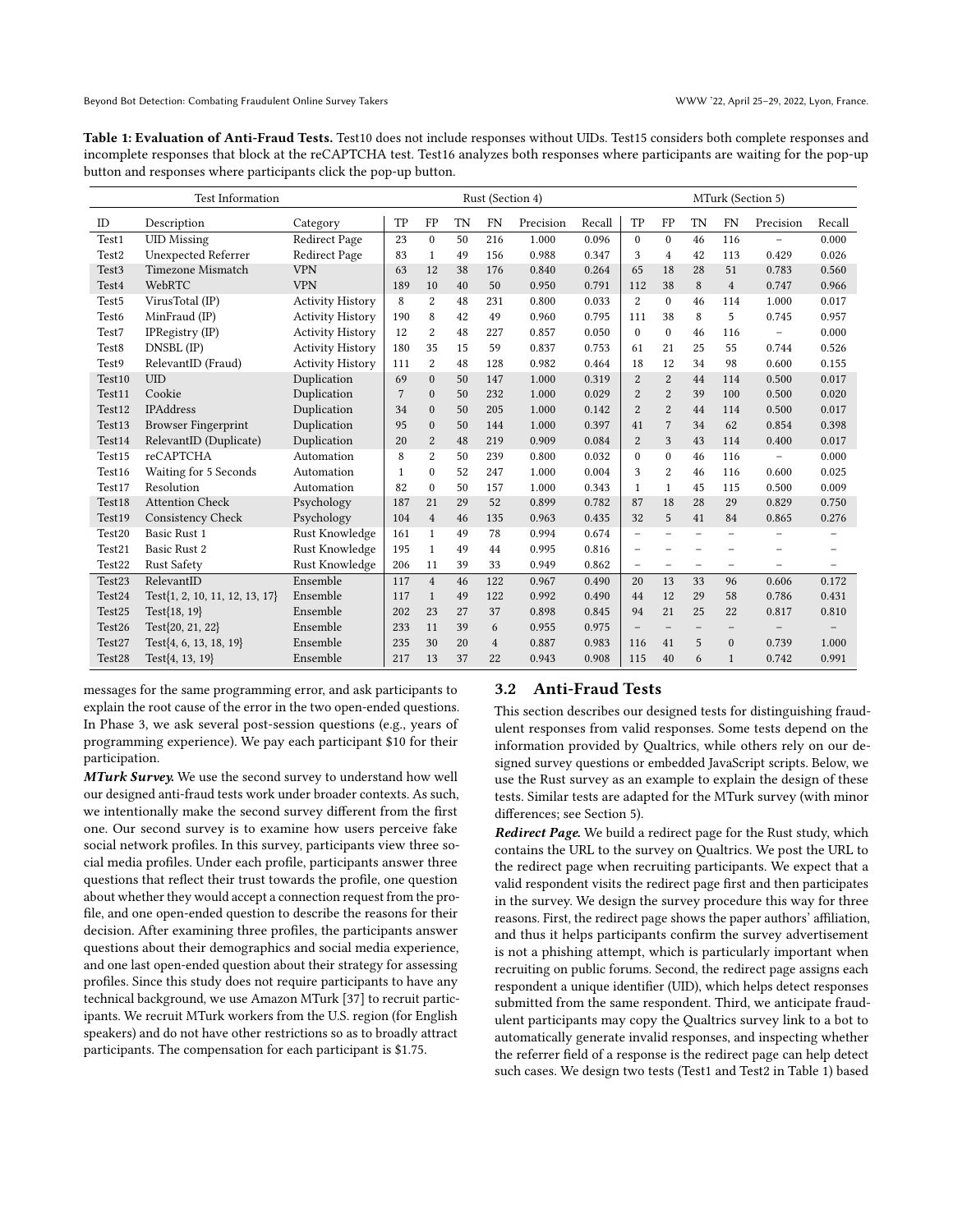WWW '22, April 25–29, 2022, Lyon, France. Ziyi Zhang, Shuofei Zhu, Jaron Mink, Aiping Xiong, Linhai Song, and Gang Wang

on the redirect page by considering a response invalid if it does not have a UID or its referrer is not the redirect page.

VPN Detection. Fraudulent participants may use VPNs or proxies to hide their identities. Thus, we design two tests (Test3 and Test4 in Table [1\)](#page-2-0) to pinpoint possible VPN or proxy usages. Given a response, Test3 compares the timezone extracted from the participant's browser with the timezone inferred by the IP address recorded by Qualtrics. If the two timezones are different, Test3 reports the response as invalid. Test4 compares the IPs leaked by WebRTC [\[52\]](#page-9-7) with the IPs recorded by Qualtrics. If a response does not have a leaked WebRTC IP or its leaked WebRTC IP is different from its Qualtrics IP, Test4 reports it as invalid.

Activity History. We query four public IP databases [\[18,](#page-8-16) [32,](#page-8-18) [36,](#page-8-19) [49\]](#page-9-4) to check whether the IPs recorded by Qualtrics were used to conduct malicious activities previously and design four tests accordingly (Test5–8 in Table [1\)](#page-2-0). RelevantID is an online fraud detection service that can identify unique survey participants using IP addresses, geo-locations, and browser information [\[31\]](#page-8-17). RelevantID computes fraud scores for survey participants, based on their historical survey behaviors. We enable RelevantID on Qualtrics and build Test9 by considering a response invalid if its fraud score is larger than or equal to 30, a criterion recommended by Qualtrics [\[41\]](#page-8-32).

Duplication Detection. We design five tests (Test10–14 in Table [1\)](#page-2-0) to detect duplicated responses submitted by the same participant by checking UIDs assigned by the redirect page, IPs recorded by Qualtrics, allocated cookies, browser fingerprints [\[21\]](#page-8-33) computed by embedded JavaScript scripts, and duplication scores reported by RelevantID, respectively. If one response is detected as a duplicate of another, these tests consider both of the responses as invalid.

Automation Detection. We construct three tests (Test15–17 in Table [1\)](#page-2-0) to pinpoint (or stop) possible survey bots. Test15 and Test16 are based on survey questions. We set up a reCAPTCHA v2 test [\[23\]](#page-8-34) at the end of the Rust survey. Moreover, we require each participant to wait for five seconds and then click a pop-up button to continue before the reCAPTCHA test. If an incomplete response terminates at the reCAPTCHA test or while waiting for the pop-up button, it is detected as invalid by Test15 or Test16 respectively. We record participants' screen resolutions using embedded JavaScript scripts. If a resolution contains an odd number (e.g., 1364 ∗ 615), Test17 detects the response as invalid, since the response is likely to be submitted from a bot-used virtual machine.

Attention Check. Attention checks are widely used to exclude inattentive respondents [\[29\]](#page-8-8). We design an attention check (Test18 in Table [1](#page-2-0) and Figure [3a](#page-10-1) in the Appendix [C\)](#page-10-2) that first asks which industry a participant is in and then explicitly instructs the participant to ignore the question and choose the italicized option. If a response chooses a non-italicized option, we consider it invalid. To prevent the check from being automatically resolved by Natural Language Processing (NLP) techniques, we present the check and all its options in images. In addition, we present the check to each participant in one of the three survey phases with equal probability to examine whether the check's location impacts its effectiveness. Consistency Check. Test19 in Table [1](#page-2-0) is a consistency check. We first ask for participants' occupations in Phase 1 and then ask for their occupations again in Phase 3 with slightly different wording. If a response gives two different answers to the two questions, Test19 detects it as invalid. Figure [3b](#page-10-1) in Appendix [C](#page-10-2) shows the details.

Rust Knowledge. Domain knowledge can be leveraged to examine whether respondents are qualified [\[14\]](#page-8-6). We design three tests based on Rust knowledge (Test20–22 in Table [1\)](#page-2-0). We present a simple Rust program to participants and ask them what the first line and the second line of the output are for Test20 and Test21 (see Figure [3d](#page-10-1) in Appendix [C\)](#page-10-2). We prepare two more complex Rust programs for Test22. One program can be compiled. The other violates Rust's grammar and cannot be compiled. Test22 randomly presents one program to each participant and asks the participant which piece of Rust grammar is violated or whether the program can be compiled (see Figure [3d](#page-10-1) in Appendix [C\)](#page-10-2).

Cognitive Performance Measures. We further compare valid and invalid responses on two cognitive performance measures, response time (RT) [\[26\]](#page-8-35) and rating-scale responses [\[38\]](#page-8-36).

We record how much time a participant spends on each individual page on Qualtrics. We can further compute the time spent on each phase and on the whole survey based on the per-page data. Then we can conduct page-, phase-, and survey-level comparisons. Remember that we have different types of questions in different phases (e.g., Phase 1.1 asks for demographic information, Phase 2 poses complex technical questions). Thus, response time in each phase reveals respondents' characteristics as a function of knowledge type. Moreover, we design two types of rating-scale questions, 10-point scales (e.g., self-rated Rust expertise) and 21 point scales [\[27\]](#page-8-37) (e.g., self-rated mental workload), which can help examine the patterns of respondents' answers.

#### <span id="page-3-0"></span>3.3 Response Validity Labeling

We collected responses for the Rust survey from September 22, 2021 to October 5, 2021 and got 289 complete and 420 incomplete responses. We conducted the MTurk survey from October 6, 2021 to October 20, 2021 and got 162 complete and 63 incomplete responses.

We manually review the answers to open-ended questions to decide the responses' ground-truth labels (i.e., valid or not), without referring to the techniques discussed in the previous section. Specifically, we define a response as invalid if it does not provide meaningful information in its answer an open-ended question and does not show a genuine attempt to do so. In other words, it is fine for a valid response to give an imperfect answer, but we expect that the answer is relevant to the question and is not copied from other submissions or sources.

Rust Survey. We design four detailed labeling criteria (see Appendix [A\)](#page-9-8) to decide whether a response is valid or invalid. Following these criteria, two paper authors first label each response individually. Then, they discuss their labeling choices and settle down each label through multiple rounds of discussion. Eventually, the two authors identify 50 valid responses and 239 invalid responses among the 289 complete responses. Appendix [A](#page-9-8) provides more details.

MTurk Survey. Two paper authors follow similar (not exactly the same) criteria to examine open-ended question answers in the MTurk survey independently. Then another paper author resolves inconsistent decisions. In total, we identify 46 out of the 162 complete responses as valid and label the remaining 116 as invalid.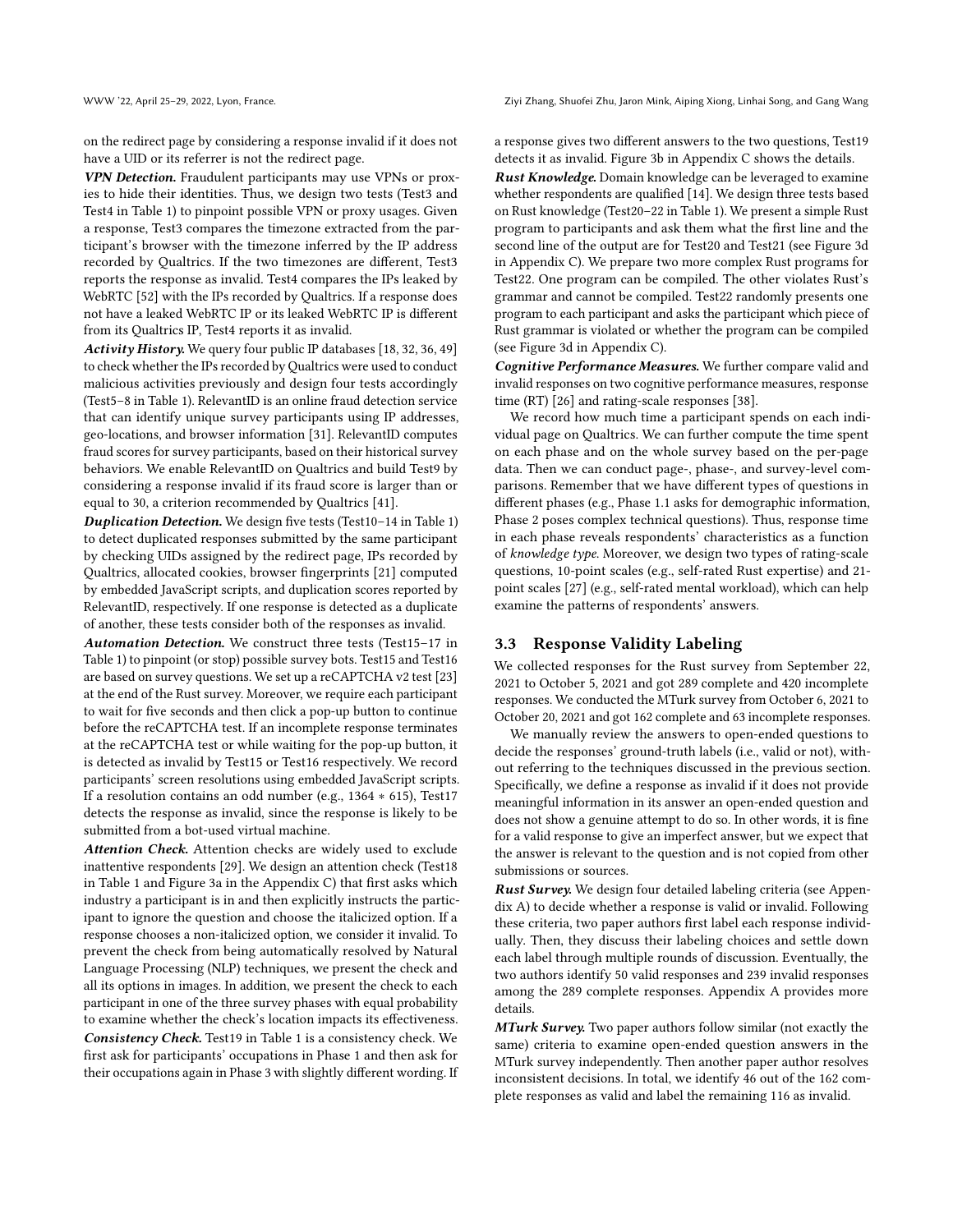Beyond Bot Detection: Combating Fraudulent Online Survey Takers WWW '22, April 25-29, 2022, Lyon, France.

#### <span id="page-4-0"></span>4 RESULTS: RUST SURVEY

This section evaluates the anti-fault tests and compares valid and invalid responses on response time and rating-scale responses.

# 4.1 Observed Useful Tests

Table [1](#page-2-0) shows the evaluation results of the tests described in Section [3.2.](#page-2-1) If a response is labeled as invalid following the methodology in Section [3.3](#page-3-0) and is also reported as invalid by a test, we count it as a true positive (TP) for that test. We count or compute other metrics in Table [1](#page-2-0) accordingly. Overall, many individual tests (Test1–22) can achieve a high precision (>90%), but none of them have a high recall. However, two ensemble tests (Test26 and Test28) have a high precision and a high recall simultaneously (both >90%).

Redirect Page. As pinpointed by Test1 in Table [1,](#page-2-0) 23 responses do not have a UID and all of those are invalid responses (TPs). Since the UID is the last component of the URL to our Qualtrics survey, we anticipate fraudulent respondents submit the invalid responses using copied URLs and the URLs' UID parts are not (fully) copied.

Eighty-four responses do not have an HTTP referrer header and thus are reported as invalid by Test2, including 83 true positives and one false positive. There are two possible reasons why the referrer header of a response is empty: 1) the respondent copies the survey URL to a browser to access the survey, instead of directly clicking the URL in the redirect page, and 2) the respondent is privacy-conscious and turns off the referrer feature in her browser, which is probably the reason of the false positive.

VPN Detection. As shown in Table [1,](#page-2-0) both Test3 and Test4 identify many VPN or proxy usages and also demonstrate that legitimate users may use VPNs or proxies to protect their privacy.

Most (49/67) timezone mismatches pinpointed by Test3 are cases where the browser timezone is different from the IP timezone, but both of them are in the same country (most likely the U.S.). For the remaining 18 mismatches, the browser timezone is in a country (e.g., China) different from the IP timezone (e.g., the U.S.). This result shows that the participants are more likely to use VPNs to hide their identities, but not their nationalities.

Test4 identifies 20 IP mismatches, including 14 invalid responses and 6 valid responses. Moreover, it detects 179 cases where the WebRTC protocol is disabled. Among these cases, 175 are invalid responses and 4 are valid responses. Since the WebRTC protocol is likely to be turned off by data center firewalls [\[13\]](#page-8-38), we suspect the 179 responses are submitted from virtual machines in data centers. Activity History. Among the four IP databases, MinFraud reports the largest number of true positives (190) and also has the highest precision (0.960). The IP database on VirusTotal reports the lowest number of true positives (8) and has the lowest precision (0.033). Since a public IP address is likely to be shared by many people and used for malicious activities previously, the four IP databases all report false positives. The fraud detection functionality of RelevantID (Test9) detects 111 invalid responses and only reports two false alarms. Its precision is higher than the four IP databases, which is likely because RelevantID detects fraud in a finer granularity by considering individual participants, instead of considering users behind the same IP as the same.

Duplication Detection. The four duplication detection tests designed by us (Test10–13) all report zero false positives, but they

capture different numbers of true positives. Test13 identifies duplicated responses using browser fingerprints and is the most effective among the four tests. Collecting browser fingerprints is too invasive for most surveys to conduct, which is why many fraudulent respondents do not hide their browser fingerprints. Test11 inspects the cookies used to access the survey. It is the least effective test and only pinpoints 10 invalid responses, showing that fraudulent respondents may be aware of clearing their browsing histories before submitting duplicate responses.

The duplication detection of RelevantID (Test14) reports 20 true positives and two false positives. RelevantID identifies distinct survey participants relying on many different factors. The two false positives are likely due to multiple weak factors, instead of a single strong factor (e.g., IP address, browser fingerprint).

Finding 1: Fraudulent respondents are less likely to hide their browser fingerprints, compared with their IPs and survey cookies.

Automation Detection. Test15 is the reCAPTCHA test at the end of the survey. We consider the 10 incomplete responses blocked at Test15 as detected or prevented by Test15, count all 289 complete responses as not detected, and ignore the remaining incomplete responses that terminate earlier than the reCAPTCHA test. In total, Test15 successfully prevents 8 invalid survey submissions. When networking conditions are bad, the picture selection stage of re-CAPTCHA may not appear, which is probably why Test15 blocks two legitimate participants from submitting responses and reports two false positives.

Test16 requires participants to wait for five seconds to proceed. Similar to Test15, we only consider responses blocked at or passing Test16, and ignore all other responses that stop earlier. Test16 prevents one response, which is indeed an invalid response.

Both Test15 and Test16 can be passed with a certain level of human intervention. They are at the end of our relatively long Rust survey. We suspect that responses reaching the end of the survey involve some human intervention. Thus, most of them (i.e., complete responses) can pass Test15 and Test16.

Test17 detects resolutions unlikely to be used by humans (i.e., resolutions containing odd numbers). It detects 82 invalid responses and reports zero false positives.

Finding 2: Invalid complete responses can pass the automation prevention (Test15 and Test16) in the Rust survey, and thus they are likely to contain human interventions.

Attention Check. The attention check (Test18) detects 187 true positives, but unfortunately has 21 false alarms. The correct answer of Test18 is the italicized option "Government", but Test18 also has an incorrect option "Information Technology". 16 out of the 21 false alarms choose "Information Technology". Since our expected survey participants are Rust programmers, it is likely that the participants of the false alarms indeed work in information technology, and they do not pay enough attention to our instructions and simply choose the option that best matches themselves.

As discussed in Section [3.2,](#page-2-1) each participant randomly takes Test18 in one of the three survey phases. The numbers of participants conducting Test18 in Phases 1, 2, and 3 are 85, 99, and 105 respectively. The proportion of the participants who answer Test18 correctly in Phase 2 (39%) is significantly higher than the proportions in Phase 1 (24%,  $p = 0.02$ ) and in Phase 3 (21%,  $p = 0.004$ ),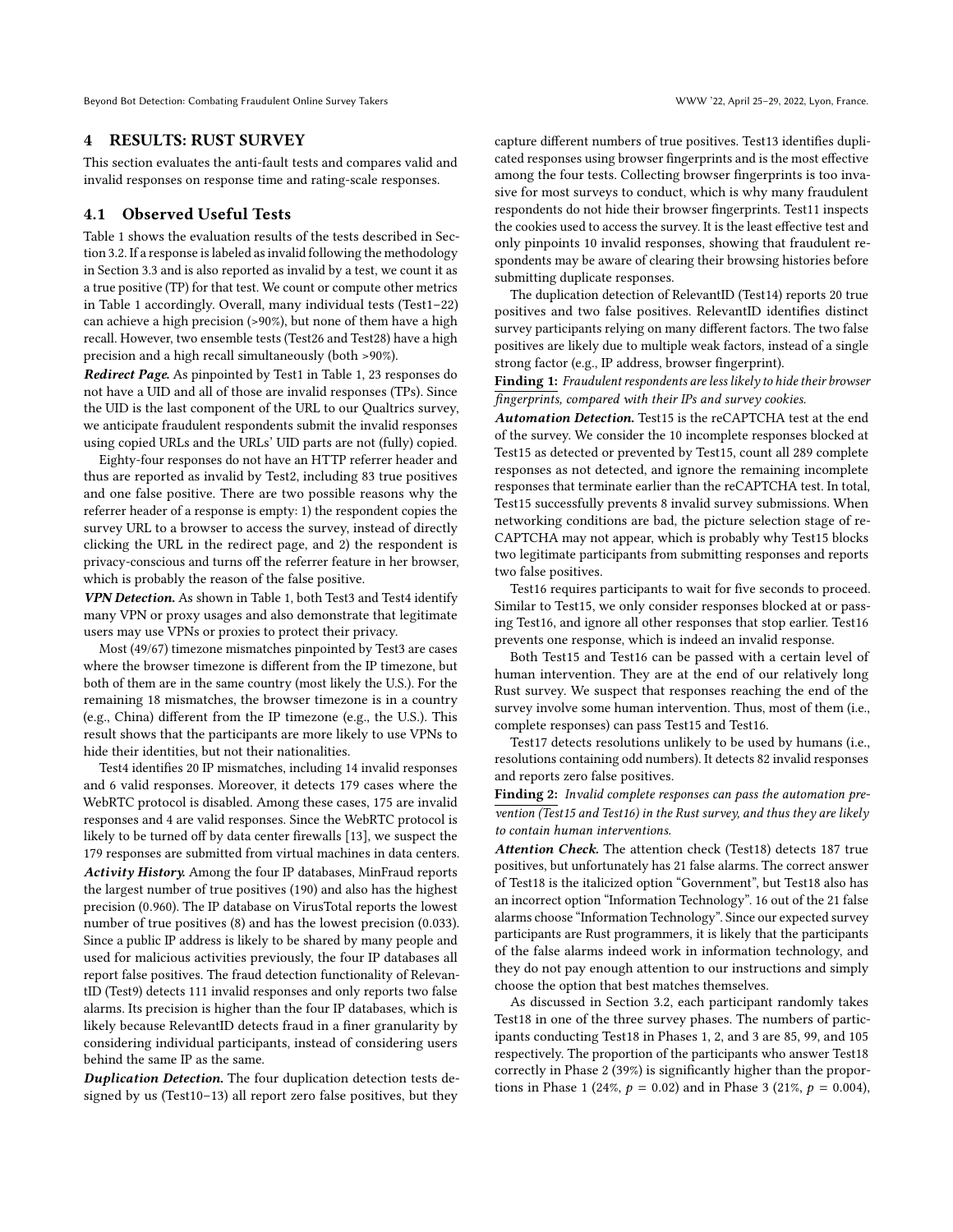<span id="page-5-0"></span>

Figure 1: Response Time Distributions. The two peaks of the bimodal distribution are highlighted in Figure [1a.](#page-5-0)

which is likely because Phase 2 is meant to test participants' Rust knowledge, so participants are more attentive in this stage.

Consistency Check. Test19 reports 104 true positives and four false positives, both of which are fewer than Test18. For the four false positives, the participants choose "Programmer/Software Engineer" to answer the first question of Test19, which matches our expectations. However, they choose a different option (e.g., "Systems Architect", "Manager") to answer the second question. We anticipate that those participants did not notice we were checking consistency and thought combining two different options together could better explain their job duties.

Finding 3: Respondents who spend enough effort on a survey (e.g., providing meaningful answers for open-ended questions) can still make mistakes when answering attention checks or consistency checks.

Rust Knowledge. As shown in Table [1,](#page-2-0) Test20–22 identify 161, 195, and 206 true positives, respectively. The different TP numbers can be explained by the different difficulty levels of the tests. Test20 asks participants to select which letter is the output, while Test21 requires participants to pinpoint which string is the output. Test21 is more difficult and thus detects more invalid responses. Participants can answer Test20 and Test21 using their knowledge of other programming languages. However, Test22 concerns Rust's unique safety rules and requires Rust knowledge. Thus, it captures the most invalid responses. In Test22, we randomly present one of two Rust programs to each participant. We compare the two programs' precision and recall and do not find any significant difference.

Ensemble. We design six ensemble tests to combine the results of individual tests. If one individual test considers a response is invalid, then the ensemble test also detects the response as invalid.

As shown in Table [1,](#page-2-0) four ensemble tests have a precision larger than 0.9, and two ensemble tests (Test26 and Test28) have a precision and a recall both larger than 0.9. Test26 combines the three Rust-knowledge tests, and its high precision and recall demonstrate the effectiveness of domain knowledge in pinpointing fraudulent responses. Test28 combines two technical tests (Test4 and Test13) and the consistency check. Although both its precision and recall are larger than 0.9, they are smaller than the precision and the recall of Test26. Test24 has a slightly higher precision than Test23 and the same recall as Test23, showing that combining simple technical tests can achieve a detection performance as good as a commercial technique (i.e., RelevantID). However, RelevantID is largely a black box, and it is easier to interpret Test24's detection results.

Finding 4: Domain knowledge is most effective in detecting fraudulent responses, while combining technical tests with psychological tests can also achieve good results.

WWW '22, April 25–29, 2022, Lyon, France. Ziyi Zhang, Shuofei Zhu, Jaron Mink, Aiping Xiong, Linhai Song, and Gang Wang



Finding 5: Combining simple technical tests can deliver a fraud detection performance as good as a commercial tool, while reporting more explainable detection results.

### 4.2 Cognitive Performance Measures

We measure valid responses and invalid responses in terms of the time spent on each page, each survey phase, and the whole survey, and their choices on all rating-scale questions. Tables [2,](#page-9-9) [3,](#page-10-3) and [4](#page-10-4) in Appendix [B](#page-9-10) show the details. Due to the limited space, this section only presents critical findings and two case studies.

Response Time. We first check the time spent on each phase and the whole survey. Statistical  $t$  tests show that valid respondents spend more time on the whole survey and Phase 2 ( $\alpha$  = .05). This is expected, since Phase 2 contains difficult technical questions and valid respondents need time to think.

We then examine the response-time histograms. As shown by the blue bars in Figure [1a,](#page-5-0) the response time on the whole survey is skewed to the right for valid respondents, which is in agreement with a previous study [\[34\]](#page-8-39). Interestingly, the distribution of invalid respondents is bimodal (red circles in Figure [1a\)](#page-5-0), suggesting a possible combination of two different respondent groups (e.g., two groups with different levels of automation).

Figure [1b](#page-5-0) shows the response-time distributions for Phase 1.1. Unlike the previous distribution, the response time of valid respondents is not skewed to the right. One possible reason for this is that the demographic questions in Phase 1.1 are routine questions and thus take minimal effort from valid participants. Instead, invalid respondents show more spread out toward longer response time, indicating some automated bots are used to generate answers, since bots are less sensitive to questions' difficulties.

Finding 6: Response time distributions can help differentiate valid respondents from invalid respondents, and valid respondents are more sensitive to questions' difficulties.

Rating-scale Responses. Figures [2a](#page-5-0) and [2b](#page-5-0) show the distributions of the successful and frustration measures of the NASA Task Load Index (TLX) [\[28\]](#page-8-40). Valid respondents show opposite patterns on the two contrasting questions, revealing an implicit consistency. However, invalid respondents show similar central tendencies on the two figures with scores primarily falling between 11 and 14. A previous study showed that automated bot responses for scale ratings are uniform [\[10\]](#page-8-29). Thus, the central tendency indicates a certain amount of human intervention in answering those questions.

Finding 7: Invalid responses show a central tendency in making rating scale selections, which can potentially help separate them from valid responses.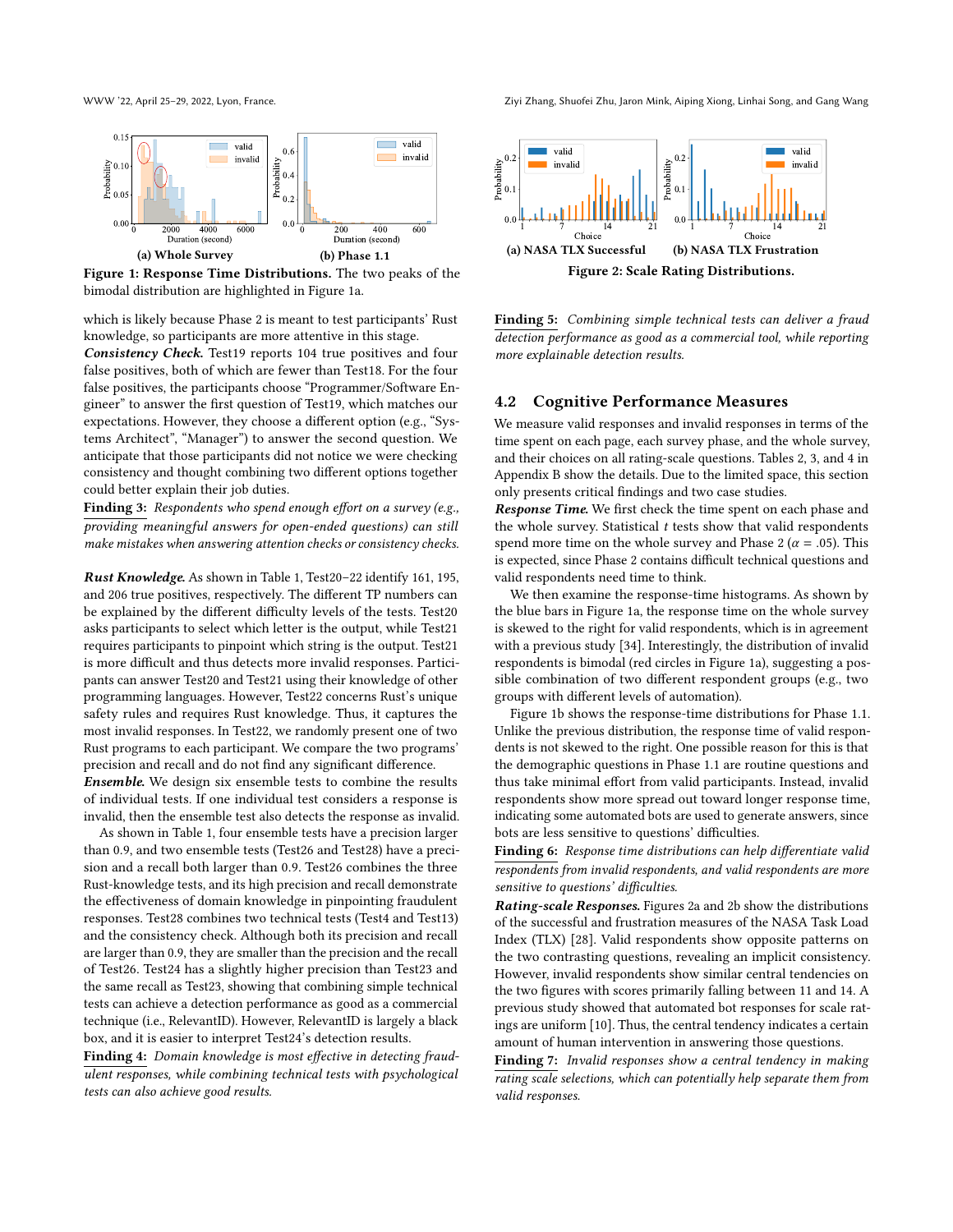Case Studies. We identify 44 invalid responses submitted with the same UID. We carefully inspect these responses to understand whether they are submitted by a bot or a human being. On one hand, the responses have the same screen resolution  $1364 \times 615$ , which is an uncommon resolution for a physical monitor. Moreover, all of them answer open-ended questions with one single word ("secret"), which could be easily synthesized by a bot. In addition, these responses spend a significantly longer time (38.7s) solving the reCAPTCHA test than valid responses (8.9s,  $p < 0.001$ ). These observations demonstrate the characteristics of bot responses.

On the other hand, 20 out of the 44 invalid responses pass the consistency check. Moreover, the survey times of the responses do not overlap with each other. All of them are submitted in two nine-hour time windows. Both time windows start at the same time on two consecutive days. It seems that a human working for nine hours is responsible for the responses.

We notice another invalid response that conducts 36 mouse clicks in 0.001 seconds and performs more than one hundred clicks on five survey pages, which is a clear symptom of bot behaviors. This response uses "na" to answer all open-ended questions. It is detected by the attention check, but it passes the consistency check and the reCPATCHA test.

Finding 8: Some invalid responses show the characteristics of both bots and human beings, and they are likely to be generated by hybridizing automated bot programs and human intervention.

# <span id="page-6-0"></span>5 RESULTS: MTURK SURVEY

Compared to the main study, our second study is more resilient against fraudulent users/bots by using the crowdsourcing platform MTurk. First, all MTurk workers need to register accounts at MTurk (verified by email and credit card information). This immediately raises the cost for operating a large number of bots. Second, MTurk has its built-in system to track workers' performance/reputation (e.g., number of tasks completed, approval rate) and verify their locations (e.g., for recruiting users from a given country). Third, MTurk can enforce that each worker can only take a survey once (based on worker ID). To these ends, we expect the MTurk results to be different from the Rust study. For example, we hypothesize the MTurk survey is more likely to encounter fraudulent human workers than automated bots.

We have adjusted a few fault tests for our MTurk survey. First, on the redirect page, since each MTurk worker already has her own worker ID, we directly use this ID to detect duplicated participation. Second, for consistency check, we adapt the questions by asking about each participant's "most frequently used social network application". Third, we exclude the knowledge checks since we do not require the participants to have any domain knowledge.

#### 5.1 Ineffective Tests

As shown in Table [1,](#page-2-0) we observe that some of the tests are no longer relevant in comparison with the main study.

First, tests on the redirection page become irrelevant. The UID (Test1) in this case is the MTurk worker ID, which is always available. Also, we rarely see unexpected referrers (Test2)—the 3 FPs under this test are users who have an "empty" referrer, likely due to the "referrer hiding" setting in their browsers.

Second, duplication-based tests are less effective. This is because there is no incentive to take the survey twice (as workers will only get paid once by the MTurk platform). We only find one "valid" worker who has submitted the survey twice (i.e., the 2 FPs for Test10, 11, 12, 14). A closer inspection shows the two submissions have the same worker ID and almost identical answers. We suspect this participant thought the first submission was unsuccessful and thus tried again. Interestingly, the browser fingerprint test (Test13) shows effectiveness, which will be explained later in Section [5.2.](#page-6-1)

Third, automation-based tests (like reCAPTCHA) are also ineffective (Test15–17). This confirms that we are more likely to encounter fraudulent human users than automated bots on MTurk.

Finding 9: Using the MTurk platform likely reduces bot participation, and thus duplication- and automation-based tests are less effective.

#### <span id="page-6-1"></span>5.2 Effective Tests

As shown in Table [1,](#page-2-0) the effective tests seem to be centered around three types of fraudulent participants: (1) those who hide/forge their true residential location, (2) those who control multiple MTurk accounts to take the survey, and (3) those who are not attentive during the survey.

First, VPN tests (Test3-4) return a large number of true positives (65, 112) and also some false positives (18, 38). Recall that our survey has been restricted to the U.S. region (to attract English speakers). We find that some participants outside the U.S. have used VPN to bypass MTurk's location restrictions. Using WebRTC, we can only recover the browser IP addresses behind the VPN/proxy addresses for 13 participants. Five of these participants are located in India, and the remaining eight are from the U.S.. The false positives are those who made efforts to answer questions (even though they connected to our survey via VPNs or proxies). Because of the VPN usage, the IP related tests (Test5–9) are also affected.

Second, the fingerprint test (Test13) under the duplication category returns surprising results. There are 48 (41 TPs +7 FPs) worker IDs that contain duplicate fingerprints (16 unique fingerprints). Based on the worker IDs and unique fingerprints, we group them into  $14$  $14$  groups<sup>1</sup>. On average, we find that each person controls  $3.4$ accounts. While creating multiple MTurk accounts requires using different email addresses and credit cards, with these accounts, the worker can now take a survey multiple times for extra payments. A further investigation shows that worker IDs within the same group share the same screen size, operating system, and browser (but not always the same browser versions). Also, within a group, submissions do not overlap in time, which means the survey is completed sequentially using the different worker IDs that the person controls. Most of their answers to open-ended questions are either very short (1–2 words) or clearly copied from Google search results. The "invalid" answers have a high level of duplication across multiple accounts from the same person. Note that seven worker IDs are marked as false positives because they actually made a reasonable effort to answer the questions. However, such duplicated submissions still contaminated the survey results (i.e., can be discarded).

<span id="page-6-2"></span> $^1\rm{We}$  first group these worker IDs into 16 groups based on unique fingerprints. We then find 3 worker IDs that belong to multiple groups—likely meaning this worker has switched browsers during the survey. After merging, we have 14 groups.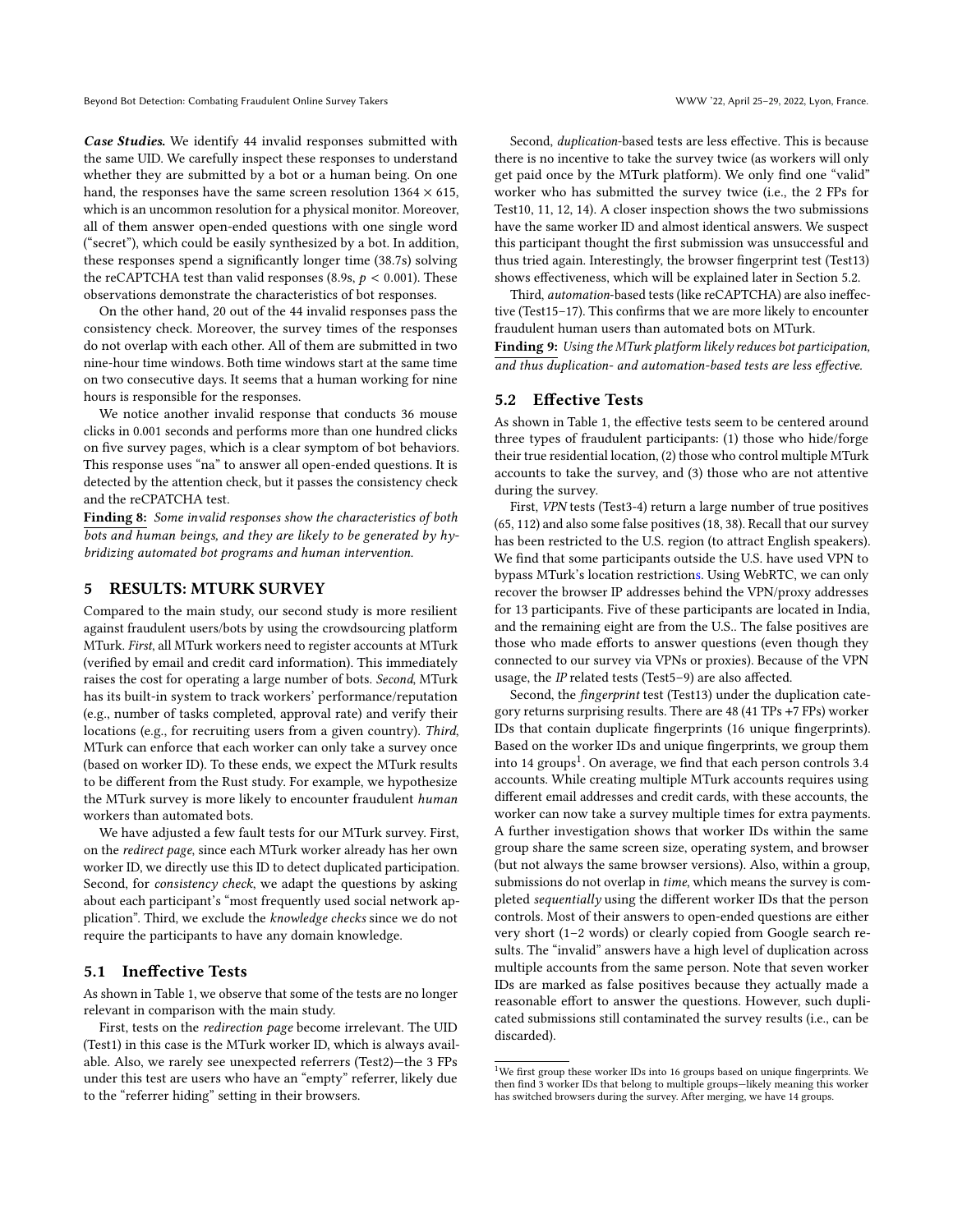Third, tests under the psychology category (Test18 and Test19) are also effective to reflect the attentiveness of participants. The results are consistent with those of the main study.

Finally, like the main study, we compare the survey completion times between valid and invalid participants. Similarly, we find a significant difference between completion times, with invalid participants (14.3±1.1 minutes) completing the survey faster than valid participants (20.4 $\pm$ 2.4 minutes,  $p = 0.02$ ).

Finding 10: Browser fingerprints are still effective to detect multiple accounts controlled by the same users on MTurk; VPN tests can identify participants that try to bypass location checks, but these tests can generate false positives.

#### 5.3 Summary of MTurk Results

Overall, the need for account registration and MTurk's worker ID system make it costly to run a large number of bots. Instead, the threat model is shifted from bot detection to fraudulent human detection. Our analysis shows that fraudulent users tend to use VPN services to bypass MTurk's location check, and register multiple MTurk accounts to take the survey for additional payments.

Compared to the main study, detecting fraudulent participants in this study is not necessarily easier. This is because the survey is open to general Internet users and thus the highly effective domain knowledge questions in the Rust survey are no longer applicable. Also, bot detection tests do not work well on humans. As such, we recommend combining several high-performing tests to jointly filter out invalid responses. As shown in Table [1,](#page-2-0) the two different ensembles (Test27–28) are quite effective. Combining WebRTC (Test4), MinFraud (Test6), browser fingerprinting (Test13), and psychology tests (Test18–19) achieves a 0.739 precision and a 1.000 recall. As discussed in Section [5.2,](#page-6-1) the precision is affected by the false positives—many of whom have lied about their location or submitted duplicated answers (using different worker IDs), which makes their answers less valuable.

# 6 DISCUSSION AND CONCLUSION

Detecting and preventing invalid responses in online surveys is a critical challenge. We systematically evaluate the effectiveness of 22 individual tests in preventing and detecting fraudulent responses across two different online surveys, one requiring domain knowledge published on online forums and the other without expertise requirements on Amazon MTurk. We label the responses based on answers to open-ended questions and evaluate the effectiveness of each test based on precision and recall. To characterize respondents' behaviors, we also examine their cognitive performance measures (e.g., response time). The results indicate that each test itself is not sufficient, yet tests based on domain knowledge show the best performance. We then propose ensembles that combine tests and cognitive performance measures in case studies. The combined tests result in a better performance that is comparable to commercial techniques. Moreover, the complementary evaluation with tests and response time distributions reveals the presence of both bot respondents and invalid human respondents, and both bot behavior and human behavior in individual invalid responses.

Additional information about respondents through measuring their behavior (e.g., response time) sheds light on the characteristics of human cognitive origin [\[19,](#page-8-41) [45\]](#page-8-42), but the automated nature of bots [\[20\]](#page-8-43) requires more nuanced fraudulent detection strategies. For example, researchers could consider a phase-wise survey design, in which each phase consists of questions of the same type (i.e., general or domain-specific). In this case, a post-hoc analysis could be conducted to detect different behavior (bot vs. human) at question-, phase-, and survey-levels.

Our results show that there is no perfect strategy for preventing and detecting invalid respondents for online surveys. Given the limitation of individual tests, it is imperative that researchers use test ensembles or complementary methods. During survey design, candidate methods should be evaluated based on the research goals (e.g., domain knowledge required or not) and the balance of preventing/excluding invalid respondents and deterring valid respondents (e.g., whether to use multiple attention checks).

Limitations. Several threats to internal validity exist. The groundtruth labeling is done by manual coding of open-ended question answers to be independent from studied tests. We could make mistakes in such a process, affecting the results. Also, we do not think this methodology is the best way to gauge the validity of survey responses and recommend considering more factors to filter out invalid responses in real user studies. Moreover, Finding 2 suggests a respondent passing automation detection indicates possible human intervention, but recent studies [\[30,](#page-8-44) [44\]](#page-8-10) find automated tools with AI techniques can bypass automation detection products.

There are threats to external validity. Although we explicitly allowed invalid responses, e.g., publishing the survey link on social media and removing MTurk worker restrictions, the invalid respondents in both surveys (Rust: 239; MTurk: 116) may not be representative of the population of invalid respondents. For example, the invalid human respondents for the Rust survey probably have programming backgrounds since we posted the survey mainly on Rust relevant forums. Thus, the test results and cognitive performance measures may reveal the characteristics of respondents with particular expertise. Nonetheless, we believe the two surveys provide a meaningful probe into preventing invalid responses.

Some of the tests use respondents' information through the computer and Internet, e.g., IP addresses. The collection and use of such information preclude the surveys from being anonymous. However, the purpose of our work is to inform effective invalid response detection, which is justified. We also discussed the data collection with each local IRB, and each study received an exemption for IRB review. Finally, we obtained respondents' informed consent at the very beginning of the survey, in which we explicitly describe our research purposes and our data collection.

Adaptive Countermeasures. If adversaries become aware of our tests, they can make adaptations. For instance, both bots and fraudulent humans may use privacy-preserving tools to prevent fingerprinting scripts or produce fake fingerprints [\[3,](#page-8-45) [24\]](#page-8-46). Also, advanced Optical Character Recognition (OCR) models and NLP tools can be used to recognize and process text in images to pass attention checks. As this cat-and-mouse game evolves, we believe that basic anti-fraud techniques are still necessary to filter out low-quality, high-volume bot traffic. In the meantime, future work can look into how to design tests around domain knowledge and human cognition to stay robust against advanced fraudulent entities.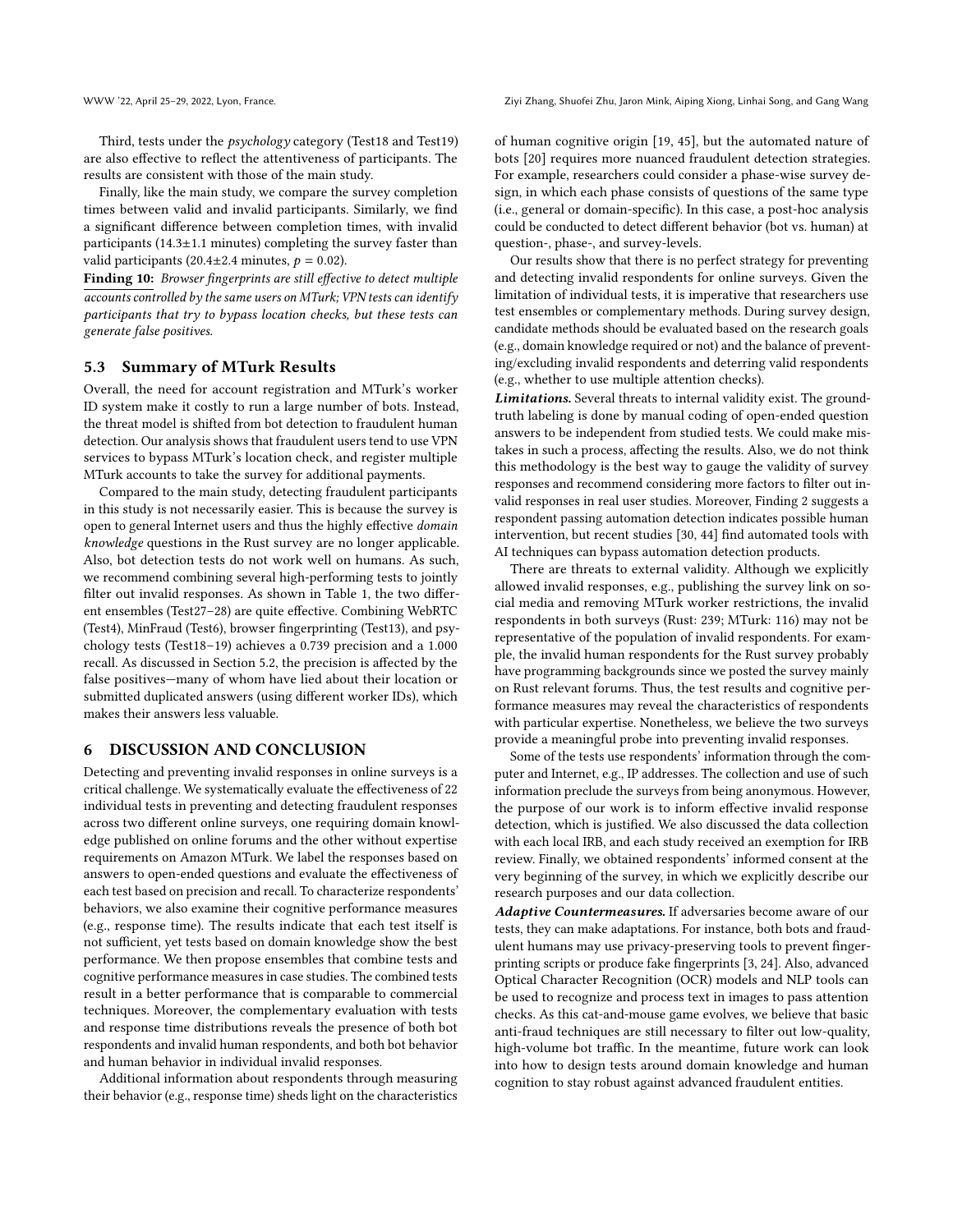Beyond Bot Detection: Combating Fraudulent Online Survey Takers WWW '22, April 25–29, 2022, Lyon, France.

#### **REFERENCES**

- <span id="page-8-26"></span>[1] Yasemin Acar, Michael Backes, Sascha Fahl, Doowon Kim, Michelle Mazurek, and Christian Stransky. 2016. You Get Where You're Looking for: The Impact of Information Sources on Code Security. In Proceedings of the 37th IEEE Symposium on Security and Privacy (S&P '16). San Jose, CA, USA. [https://doi.org/10.1109/SP.](https://doi.org/10.1109/SP.2016.25) [2016.25](https://doi.org/10.1109/SP.2016.25)
- <span id="page-8-24"></span>[2] Nasser Mohammed Al-Fannah. 2017. Making defeating captchas harder for bots. In Proceedings of the 2017 Computing Conference. London, United Kingdom. <https://doi.org/10.1109/SAI.2017.8252183>
- <span id="page-8-45"></span>[3] Babak Amin Azad, Oleksii Starov, Pierre Laperdrix, and Nick Nikiforakis. 2020. Short Paper - Taming the Shape Shifter: Detecting Anti-fingerprinting Browsers. In Proceedings of the 17th Conference on Detection of Intrusions and Malware, and Vulnerability Assessment (DIMVA '20). Lisboa, Portugal. [https://doi.org/10.1007/](https://doi.org/10.1007/978-3-030-52683-2_8) [978-3-030-52683-2\\_8](https://doi.org/10.1007/978-3-030-52683-2_8)
- <span id="page-8-20"></span>[4] Babak Amin Azad, Oleksii Starov, Pierre Laperdrix, and Nick Nikiforakis. 2020. Web Runner 2049: Evaluating Third-Party Anti-bot Services. In Proceedings of the 17th Conference on Detection of Intrusions and Malware, and Vulnerability Assessment (DIMVA '20). Lisboa, Portugal. [https://doi.org/10.1007/978-3-030-](https://doi.org/10.1007/978-3-030-52683-2_7) [52683-2\\_7](https://doi.org/10.1007/978-3-030-52683-2_7)
- <span id="page-8-27"></span>[5] Hala Assal and Sonia Chiasson. 2019. 'Think Secure from the Beginning': A Survey with Software Developers. In Proceedings of the 2019 CHI Conference on Human Factors in Computing Systems (CHI '19). Glasgow, United Kingdom. <https://doi.org/10.1145/3290605.3300519>
- <span id="page-8-31"></span>[6] Hui Bai. 2018. Evidence that a large amount of low quality responses on MTurk can be detected with repeated GPS coordinates. [https://goo.gl/19KCHG.](https://goo.gl/19KCHG) (Accessed on 10/22/2021).
- <span id="page-8-28"></span>[7] Rebecca Balebako, Abigail Marsh, Jialiu Lin, Jason I. Hong, and Lorrie Cranor. 2018. The Privacy and Security Behaviors of Smartphone App Developers. [https:](https://doi.org/10.1184/R1/6470528.v1) [//doi.org/10.1184/R1/6470528.v1](https://doi.org/10.1184/R1/6470528.v1)
- <span id="page-8-3"></span>[8] Benjamin Birnbaum, Gaetano Borriello, Abraham D. Flaxman, Brian DeRenzi, and Anna R. Karlin. 2013. Using Behavioral Data to Identify Interviewer Fabrication in Surveys. In Proceedings of the 2013 CHI Conference on Human Factors in Computing Systems (CHI '13). Paris, France.<https://doi.org/10.1145/2470654.2481404>
- <span id="page-8-1"></span>[9] Michael H Birnbaum. 2004. Human research and data collection via the Internet. Annual Review of Psychology 55 (2004), 803–832. [https://doi.org/10.1146/annurev.](https://doi.org/10.1146/annurev.psych.55.090902.141601) [psych.55.090902.141601](https://doi.org/10.1146/annurev.psych.55.090902.141601)
- <span id="page-8-29"></span>[10] Erin M Buchanan and John E Scofield. 2018. Methods to detect low quality data and its implication for psychological research. Behavior Research Methods 50, 6 (2018), 2586–2596.<https://doi.org/10.3758/s13428-018-1035-6>
- <span id="page-8-11"></span>[11] Hao Cheng, Yelong Shen, Xiaodong Liu, Pengcheng He, Weizhu Chen, and Jianfeng Gao. 2021. UnitedQA: A Hybrid Approach for Open Domain Question Answering. In Proceedings of the 59th Annual Meeting of the Association for Computational Linguistics and the 11th International Joint Conference on Natural Language Processing (ACL/IJCNLP '21). Bangkok, Thailand. [https://doi.org/10.](https://doi.org/10.18653/v1/2021.acl-long.240) [18653/v1/2021.acl-long.240](https://doi.org/10.18653/v1/2021.acl-long.240)
- <span id="page-8-15"></span>[12] Cisco. 2021. What Is a VPN? - Virtual Private Network - Cisco. [https://www.cisco.com/c/en/us/products/security/vpn-endpoint-security](https://www.cisco.com/c/en/us/products/security/vpn-endpoint-security-clients/what-is-vpn.html)[clients/what-is-vpn.html.](https://www.cisco.com/c/en/us/products/security/vpn-endpoint-security-clients/what-is-vpn.html) (Accessed on 10/21/2021).
- <span id="page-8-38"></span>[13] Daniel Cubley. 2019. Microsoft Teams Calls Intermittently Dropping due to Firewall Protocol Inspection. [https://www.risual.com/2019/10/microsoft-teams](https://www.risual.com/2019/10/microsoft-teams-calls-intermittently-dropping-due-to-firewall-protocol-inspection/)[calls-intermittently-dropping-due-to-firewall-protocol-inspection/.](https://www.risual.com/2019/10/microsoft-teams-calls-intermittently-dropping-due-to-firewall-protocol-inspection/) (Accessed on 10/22/2021).
- <span id="page-8-6"></span>[14] Anastasia Danilova, Alena Naiakshina, Stefan Horstmann, and Matthew Smith. 2021. Do you Really Code? Designing and Evaluating Screening Questions for Online Surveys with Programmers. In Proceedings of the 43rd International Conference on Software Engineering (ICSE '21). Virtual Event, Spain. [https:](https://doi.org/10.1109/ICSE43902.2021.00057) [//doi.org/10.1109/ICSE43902.2021.00057](https://doi.org/10.1109/ICSE43902.2021.00057)
- <span id="page-8-7"></span>[15] Anastasia Danilova, Alena Naiakshina, and Matthew Smith. 2020. One Size Does Not Fit All: A Grounded Theory and Online Survey Study of Developer Preferences for Security Warning Types. In Proceedings of the ACM/IEEE 42nd International Conference on Software Engineering (ICSE '20). Seoul, South Korea. <https://doi.org/10.1145/3377811.3380387>
- <span id="page-8-2"></span>[16] Marcel Das, Peter Ester, and Lars Kaczmirek. 2018. Social and behavioral research and the internet: Advances in applied methods and research strategies.
- <span id="page-8-25"></span>[17] Sean A. Dennis, Brian M. Goodson, and Christopher A. Pearson. 2019. Online Worker Fraud and Evolving Threats to the Integrity of MTurk Data: A Discussion of Virtual Private Servers and the Limitations of IP-Based Screening Procedures. Behavioral Research in Accounting (2019).<https://doi.org/10.2308/bria-18-044>
- <span id="page-8-16"></span>[18] Dmitry. 2021. Pydnsbl: Async dnsbl spam lists checker based on asyncio/aiodns. [https://github.com/dmippolitov/pydnsbl.](https://github.com/dmippolitov/pydnsbl) (Accessed on 10/21/2021).
- <span id="page-8-41"></span>[19] Franciscus Cornelis Donders. 1969. On the speed of mental processes. Acta Psychologica 30 (1969), 412–431. [https://doi.org/10.1016/0001-6918\(69\)90065-1](https://doi.org/10.1016/0001-6918(69)90065-1)
- <span id="page-8-43"></span>[20] Marc Dupuis, Emanuele Meier, and Félix Cuneo. 2019. Detecting computergenerated random responding in questionnaire-based data: A comparison of seven indices. Behavior Research Methods 51, 5 (2019), 2228–2237. [https://doi.](https://doi.org/doi.org/10.3758/s13428-018-1103-y) [org/doi.org/10.3758/s13428-018-1103-y](https://doi.org/doi.org/10.3758/s13428-018-1103-y)
- <span id="page-8-33"></span>[21] FingerprintJS, Inc. 2021. Fingerprintjs. [https://github.com/fingerprintjs/](https://github.com/fingerprintjs/fingerprintjs) [fingerprintjs.](https://github.com/fingerprintjs/fingerprintjs) (Accessed on 10/21/2021).
- <span id="page-8-13"></span>[22] Google. 2021. Choose your privacy settings - Computer - Google Chrome Help. [https://support.google.com/chrome/answer/114836.](https://support.google.com/chrome/answer/114836) (Accessed on 10/21/2021).
- <span id="page-8-34"></span>[23] Google. 2021. reCAPTCHA. [https://www.google.com/recaptcha/about/.](https://www.google.com/recaptcha/about/) (Accessed on 10/21/2021).
- <span id="page-8-46"></span>[24] Daniel Goßen, Hugo Jonker, Stefan Karsch, Benjamin Krumnow, and David Roefs. 2021. HLISA: Towards a More Reliable Measurement Tool. In Proceedings of the 21st ACM Internet Measurement Conference (IMC '21). Virtual Event, USA. <https://doi.org/10.1145/3487552.3487843>
- <span id="page-8-4"></span>[25] Marybec Griffin, Richard J Martino, Caleb LoSchiavo, Camilla Comer-Carruthers, Kristen D Krause, Christopher B Stults, and Perry N Halkitis. 2021. Ensuring survey research data integrity in the era of internet bots. Quality & Quantity (2021), 1–12.<https://doi.org/10.1007/s11135-021-01252-1>
- <span id="page-8-35"></span>[26] Christopher M Harris, Jonathan Waddington, Valerio Biscione, and Sean Manzi. 2014. Manual choice reaction times in the rate-domain. Frontiers in Human Neuroscience 8 (2014), 418.<https://doi.org/10.3389/fnhum.2014.00418>
- <span id="page-8-37"></span>[27] Sandra G Hart. 2006. NASA-task load index (NASA-TLX); 20 years later. In Proceedings of the Human Factors and Ergonomics Society Annual Meeting.
- <span id="page-8-40"></span>[28] Sandra G Hart and Lowell E Staveland. 1988. Development of NASA-TLX (Task Load Index): Results of empirical and theoretical research. In Advances in psychology. Vol. 52. 139–183. [https://doi.org/10.1016/S0166-4115\(08\)62386-9](https://doi.org/10.1016/S0166-4115(08)62386-9)
- <span id="page-8-8"></span>[29] David J Hauser and Norbert Schwarz. 2016. Attentive Turkers: MTurk participants perform better on online attention checks than do subject pool participants. Behavior Research Methods 48, 1 (2016), 400–407. [https://doi.org/10.3758/s13428-](https://doi.org/10.3758/s13428-015-0578-z) [015-0578-z](https://doi.org/10.3758/s13428-015-0578-z)
- <span id="page-8-44"></span>[30] Md Imran Hossen, Yazhou Tu, Md Fazle Rabby, Md Nazmul Islam, Hui Cao, and Xiali Hei. 2020. An object detection based solver for google's image recaptcha v2. In Proceedings of the 23rd International Symposium on Research in Attacks, Intrusions and Defenses (RAID '20). Virtual Event, Spain.
- <span id="page-8-17"></span>[31] Imperium. 2020. RelevantID: Enjoy a next-generation approach to ID validation. [https://www.imperium.com/relevantid/.](https://www.imperium.com/relevantid/) (Accessed on 10/21/2021).
- <span id="page-8-18"></span>[32] Ipregistry. 2021. The Trusted Source for IP Address Data (geolocation and threat) Ipregistry. [https://ipregistry.co/.](https://ipregistry.co/) (Accessed on 10/21/2021).
- <span id="page-8-21"></span>[33] Hugo Jonker, Benjamin Krumnow, and Gabry Vlot. 2019. Fingerprint Surface-Based Detection of Web Bot Detectors. In Proceedings of the 24th European Sym-posium on Research in Computer Security (ESORICS '19). Luxembourg.
- <span id="page-8-39"></span>[34] Craig Leth-Steensen, Zmira King Elbaz, and Virginia I Douglas. 2000. Mean response times, variability, and skew in the responding of ADHD children: a response time distributional approach. Acta Psychologica 104, 2 (2000), 167–190. [https://doi.org/10.1016/s0001-6918\(00\)00019-6](https://doi.org/10.1016/s0001-6918(00)00019-6)
- <span id="page-8-22"></span>[35] Xigao Li, Babak Amin Azad, Amir Rahmati, and Nick Nikiforakis. 2021. Good bot, bad bot: Characterizing automated browsing activity. In Proceedings of the 42nd IEEE Symposium on Security and Privacy (S&P '21). Virtual Event, USA. <https://doi.org/10.1109/SP40001.2021.00079>
- <span id="page-8-19"></span>[36] MaxMind. 2021. minFraud Overview | MaxMind. [https://www.maxmind.com/](https://www.maxmind.com/en/solutions/minfraud-services) [en/solutions/minfraud-services.](https://www.maxmind.com/en/solutions/minfraud-services) (Accessed on 10/21/2021).
- <span id="page-8-23"></span>[37] MTurk. 2021. Amazon Mechanical Turk. [https://www.mturk.com/.](https://www.mturk.com/) (Accessed on 10/21/2021).
- <span id="page-8-36"></span>[38] Peter M Nardi. 2018. Doing survey research: A guide to quantitative methods.
- <span id="page-8-14"></span>[39] The Tor Project. 2021. Tor Project | Anonymity Online. [https://www.torproject.](https://www.torproject.org/) [org/.](https://www.torproject.org/) (Accessed on 10/21/2021).
- <span id="page-8-12"></span>[40] Yingqi Qu, Yuchen Ding, Jing Liu, Kai Liu, Ruiyang Ren, Wayne Xin Zhao, Daxiang Dong, Hua Wu, and Haifeng Wang. 2021. RocketQA: An optimized training approach to dense passage retrieval for open-domain question answering. In Proceedings of the 2021 Conference of the North American Chapter of the Association for Computational Linguistics: Human Language Technologies (NAACL-HLT '21). Virtual Event, USA.<https://doi.org/10.18653/v1/2021.naacl-main.466>
- <span id="page-8-32"></span>[41] Qualtrics. 2021. Fraud Detection. [https://www.qualtrics.com/support/survey](https://www.qualtrics.com/support/survey-platform/survey-module/survey-checker/fraud-detection/)[platform/survey-module/survey-checker/fraud-detection/.](https://www.qualtrics.com/support/survey-platform/survey-module/survey-checker/fraud-detection/) (Accessed on 10/22/2021).
- <span id="page-8-0"></span>[42] John J Shaughnessy, Eugene B Zechmeister, and Jeanne S Zechmeister. 2000. Research methods in psychology.
- <span id="page-8-5"></span>[43] Melissa Simone. 2019. Bots started sabotaging my online research. I fought back - STAT. [https://www.statnews.com/2019/11/21/bots-started-sabotaging](https://www.statnews.com/2019/11/21/bots-started-sabotaging-my-online-research-i-fought-back/)[my-online-research-i-fought-back/.](https://www.statnews.com/2019/11/21/bots-started-sabotaging-my-online-research-i-fought-back/) (Accessed on 10/21/2021).
- <span id="page-8-10"></span>[44] Suphannee Sivakorn, Iasonas Polakis, and Angelos D. Keromytis. 2016. I am Robot: (Deep) Learning to Break Semantic Image CAPTCHAs. In Proceedings of the 1st European Symposium on Security and Privacy (EuroS&P '16). Saarbrücken, GERMANY.<https://doi.org/10.1109/EuroSP.2016.37>
- <span id="page-8-42"></span>45] Robert J Sternberg et al. 1999. The nature of cognition. MIT Press.
- <span id="page-8-30"></span>[46] Stefan Stieger and Ulf-Dietrich Reips. 2010. What are participants doing while filling in an online questionnaire: A paradata collection tool and an empirical study. Computers in Human Behavior 26, 6 (2010), 1488–1495.
- <span id="page-8-9"></span>[47] Andie Storozuk, Marilyn Ashley, Véronic Delage, and Erin A Maloney. 2020. Got bots? Practical recommendations to protect online survey data from bot attacks. The Quantitative Methods for Psychology 16, 5 (2020), 472–481.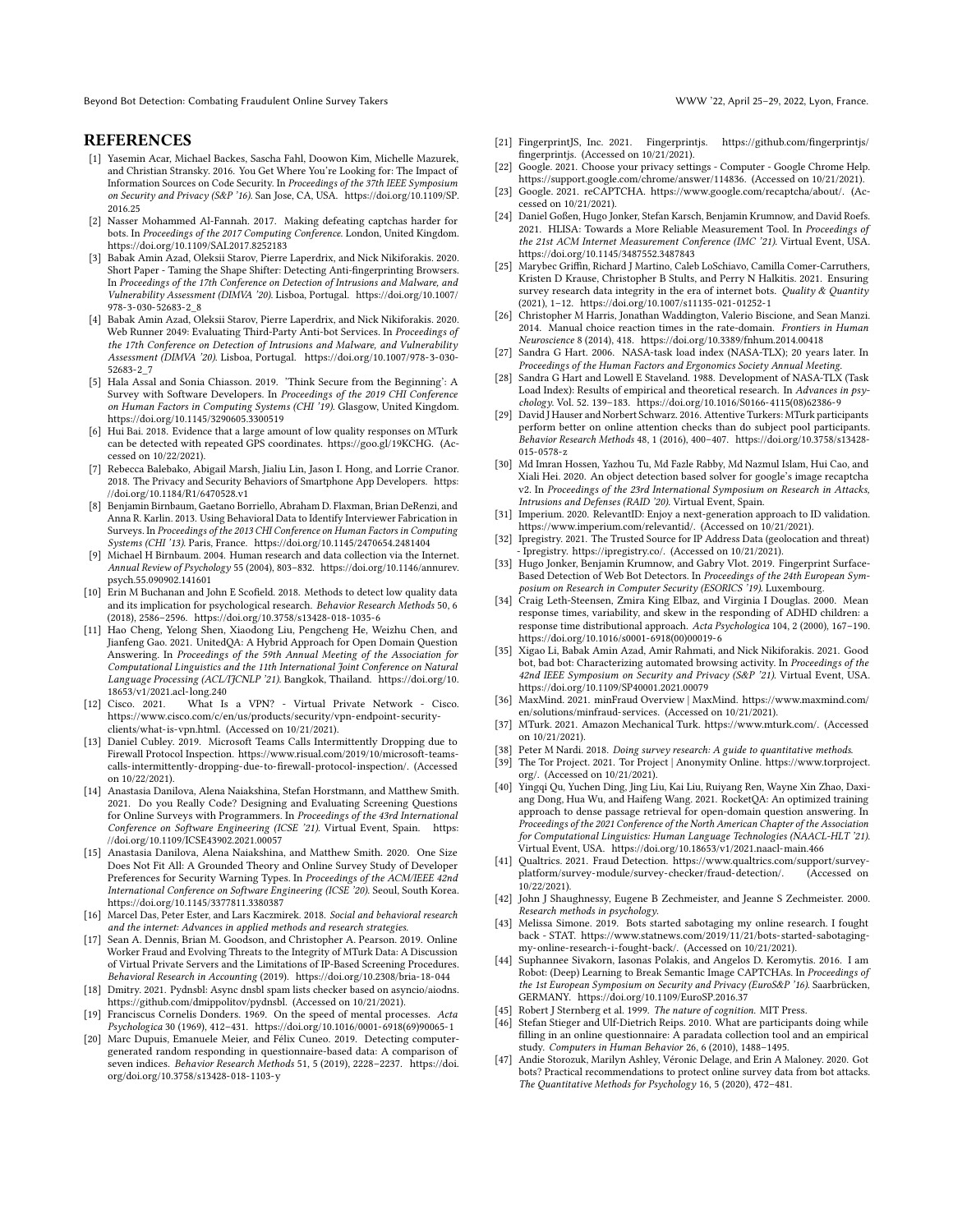- <span id="page-9-3"></span>[48] Peng Sun and Kathryn T. Stolee. 2016. Exploring Crowd Consistency in a Mechanical Turk Survey. In Proceedings of the 3rd International Workshop on CrowdSourcing in Software Engineering (CSI-SE '16). Austin, Texas, USA. <https://doi.org/10.1145/2897659.2897662>
- <span id="page-9-4"></span>[49] VirusTotal. 2021. VirusTotal - Home. [https://www.virustotal.com/gui/home/](https://www.virustotal.com/gui/home/upload) [upload.](https://www.virustotal.com/gui/home/upload) (Accessed on 10/21/2021).
- <span id="page-9-1"></span>[50] Luis von Ahn, Manuel Blum, and John Langford. 2004. Telling Humans and Computers Apart Automatically. Commun. ACM (2004), 56–60. [https://doi.org/](https://doi.org/10.1145/966389.966390) [10.1145/966389.966390](https://doi.org/10.1145/966389.966390)
- <span id="page-9-2"></span>[51] Luis Von Ahn, Benjamin Maurer, Colin McMillen, David Abraham, and Manuel Blum. 2008. recaptcha: Human-based character recognition via web security measures. Science 321, 5895 (2008), 1465–1468.
- <span id="page-9-7"></span>[52] W3C. 2020. WebRTC 1.0: Real-Time Communication Between Browsers. [https:](https://www.w3.org/TR/webrtc/) [//www.w3.org/TR/webrtc/.](https://www.w3.org/TR/webrtc/) (Accessed on 10/22/2021).
- <span id="page-9-6"></span>[53] Dustin Wood, Peter D Harms, Graham H Lowman, and Justin A DeSimone. 2017. Response speed and response consistency as mutually validating indicators of data quality in online samples. Social Psychological and Personality Science 8, 4 (2017), 454–464.
- <span id="page-9-0"></span>[54] Christina Yarrish, Laurie Groshon, Juliet Daisy Mitchell, Ashlyn Appelbaum, Samantha Klock, Taylor Winternitz, and Dara G Friedman-Wheeler. 2019. Finding the signal in the noise: Minimizing responses from bots and inattentive humans in online research. The Behavior Therapist 42, 7 (2019), 235–242.
- <span id="page-9-5"></span>[55] Penghui Zhang, Adam Oest, Haehyun Cho, Zhibo Sun, RC Johnson, Brad Wardman, Shaown Sarker, Alexandros Kapravelos, Tiffany Bao, Ruoyu Wang, Yan Shoshitaishvili, Adam Doupé, and Gail-Joon Ahn. 2021. CrawlPhish: Large-scale Analysis of Client-side Cloaking Techniques in Phishing. In Proceedings of the 42nd IEEE Symposium on Security and Privacy (S&P '21). Virtual Event, USA. <https://doi.org/10.1109/SP40001.2021.00021>

# APPENDICES

# <span id="page-9-8"></span>A LABELING CRITERIA

Rust Survey. The survey contains three open-ended questions.

- Q1: "Usually one object is owned by one owner. What issues is this mechanism designed to solve?"
- Q2: "In your own words, please explain the above compiler error. Critically, please describe how the safety rule is violated, e.g., what program control constructs and data structures are involved, how the safety rule is applied to the context, and why the Rust compiler highlights some code."
- Q3 is the same as Q2, but it is asked after showing participants an enhanced version of compiler error messages.

We label a response of the Rust survey as invalid if it satisfies one of the following four criteria:  $\mathcal{D}$  it has an answer irrelevant to the open-ended question, while the escaping answers (e.g., "I don't know") are considered relevant;  $\mathcal{D}$  it has an answer copied from other Internet sources (e.g., Google search); 3 all its answers are escaping answers; or  $\bigoplus$  it has an answer that has more than ten words and is identical to another answer within the same (or in a different) response.

For criterion  $(1)$ , answers to  $Q1$  matching it include those that do not mention any of "memory management/memory safety/use after free/double free", and answers to Q2 (or Q3) matching it include those not discussing the provided compilation error or the related code snippets.

For criterion  $(2)$ , we identify an answer to  $Q3$  that is directly copied from an irrelevant Stack Overflow post (Stack Overflow 67042725), which demonstrates an ingenuine effort to fill in the survey and an obvious violation of our survey requirements (i.e., not referring to external sources).

For criterion  $(4)$ , we find a sentence with 24 words ("reasons. The data on the deep copy heap can be time-consuming, and the first variable needs to be invalidated to avoid secondary release") that appears in the Q1 answers of eight submissions. It is extremely unlikely for honest participants to independently come up with the exact same sentence. Instead, this is more likely to be a fraudster using multiple identities to take the survey many times (for compensation).

In total, we code 150 responses with irrelevant answers (criterion 1 ), five responses with answers copied from the Internet (criterion  $(2)$ , 76 responses with all escaping answers (criterion  $(3)$ ), and eight responses with identical answers (criterion 4).

MTurk Survey. The survey contains four open-ended questions.

- Q1/Q2/Q3: "What aspect of this profile most influenced your ratings?"
- Q4: "Please describe the strategies you used to assess profiles."

Criteria 1-4 are similarly applied to the MTurk survey with a few changes due to the different study and question design that is employed in each survey. Specifically, answers matching 1 are those not referencing any factor (e.g., appearance or content) about the social media profile for  $Q1-Q3$ , and those not describing a behavior they use while assessing profiles for Q4. Additionally, since valid answers are relatively shorter in the MTurk survey, multiple answers are used together to determine whether a response is a duplicate of another. Thus, criterion  $\bigcircled{4}$  is altered in the following way: a response satisfies  $(4)$ , if it has a subset of answers that has more than seven words and is identical to another subset of answers (excluding the escaping answers) within the same (or in a different) response.

For the MTurk survey, we code 81 responses with irrelevant answers (criterion  $(1)$ ), 24 responses with answers copied from the Internet (criterion  $(2)$ ), three responses with all escaping answers (criterion 3), and eight responses with identical answers (criterion  $\circled{4}$ ).

#### <span id="page-9-10"></span>B COGNITIVE PERFORMANCE MEASURES

We compare valid respondents with invalid respondents using  $t$ tests ( $\alpha$  = 0.05). Tables [2,](#page-9-9) [3](#page-10-3) and [4](#page-10-4) show the results. In these tables, "\*", "\*\*", and "\*\*\*" represent that the  $p$  value is less than 0.05, 0.01, and 0.001 respectively.

<span id="page-9-9"></span>Table 2: Average Response Time in Seconds in the Rust Survey. Some survey procedures (e.g., the consent form and welcome instructions) are not included in any phases. The Rust survey contains two pages that require participants to wait for several seconds to proceed the survey. The first page's wait time is two seconds. The second page (Test16) has a wait time of five seconds.

|                                | Valid              | Invalid            | $p$ value |
|--------------------------------|--------------------|--------------------|-----------|
| Phase 1.1: demographics        | $35.6 + 13.5$      | $44.6 + 3.2$       | 0.52      |
| Phase 1.2: previous experience | $198.1 + 17.9$     | $230.9 + 15.6$     | 0.17      |
| Phase 2: Rust knowledge        | $1503.1 + 210.6$   | $476.8 + 33.2$     | ***       |
| Phase 3: post session          | $94.3 + 6.2$       | $65.3 + 4.5$       | ***       |
| Whole Survey                   | $2033.1 \pm 237.3$ | $1466.7 \pm 106.7$ | ÷         |
| Waiting for 2 seconds          | $32.2 + 15.2$      | $104.9 \pm 24.4$   | ÷         |
| Waiting for 5 seconds          | $7.5 + 0.1$        | $10.9 + 0.8$       | ***       |